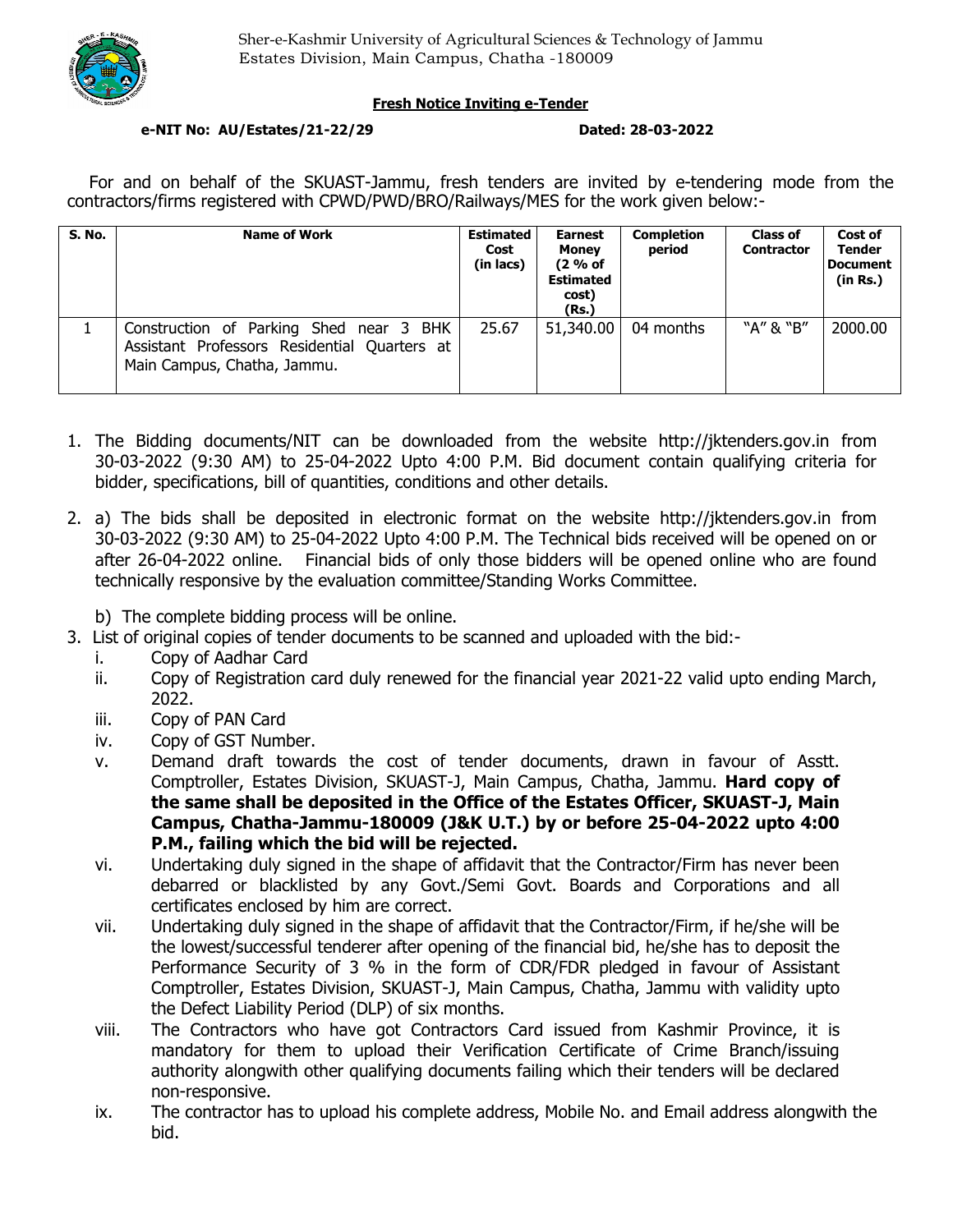- 4. The original instruments/documents in respect of Performance Security and other documents must be produced by the successful bidder/tenderer at the time of allotment in the office of the **Estates Officer, SKUAST-J, Main Campus, Chatha, Post Office:- University Campus, Chatha, Jammu-180009 (J&K).**
- 5. Administrative Approval for the work has been accorded by the Competent Authority.
- 6. If the uploaded documents are found fake/fraudulent, disciplinary action as warranted under rules shall be taken against the defaulter.
- 7. The bid for the work shall remain open for acceptance for a period of 90 days from the date of opening of technical bids. If any bidder/tenderer withdraws his bid/tender before the said period or makes any modifications in the terms and conditions of the bid, the said earnest money shall stand forfeited. Price escalation will not be allowed.
- 8. To participate in bidding process:
	- i. The bidders have to get Digital Signature Certificate (DSC) as per Information Technology Act-2000 to participate in online bidding.
	- ii. The DSC will be required for digitally signing the bid. The bidders can get above mentioned digital certificate from any approved vendors. The bidders who already possess valid DSC need not to procure new DSC.
	- iii. The bidders have to submit their bids online in electronic format with DSC. The bids cannot be uploaded without Digital signature. No proposal will be accepted in physical form.
	- iv. Bids will be opened online as per time schedule mentioned above.
	- v. Before submission of online bids, bidders must ensure that scanned copies of all the necessary documents have been attached with bid.
	- vi. The department will not be responsible for delay in online submission of bids whatsoever reasons may be.
- vii. All the required information for bid must be filled and submitted online.
- viii. The details of cost of documents, EMD specified in the tender documents should be the same, as submitted online (scanned copies) otherwise bid will not be accepted.
- 9. The letters/notice etc. duly posted on the given address shall be considered as having been delivered to the contractor.
- 10. Any other information / clarification can be had from the office of the undersigned on all working days from 9:30 a.m to 5:00 p.m. and email id: estatesofficer.skuastj@gmail.com

# **Note:- Only scanned copies of original Cost of tender document, Registration Card and other documents will be accepted, failing the bid will be rejected.**

Sd/ **Estates Officer SKUAST-Jammu** 

No. AU/Estates/2021-22/F-14/4119-23 Dated:- 25-03-2022

Copy to:-

- 1) Dean FBSc/Chairman SWC, SKUAST-J, Main Campus, Chatha
- 2) Director (P&M), SKUAST-J, Main Campus, Chatha
- 3) Comptroller, SKUAST-J, Main Campus, Chatha
- 4) I/c Data Centre, SKUAST-J, Main Campus, Chatha for uploading of NIT on the University website
- 5) SVC for timely publication of NIT in two local dailies as per **Annexure "A".**